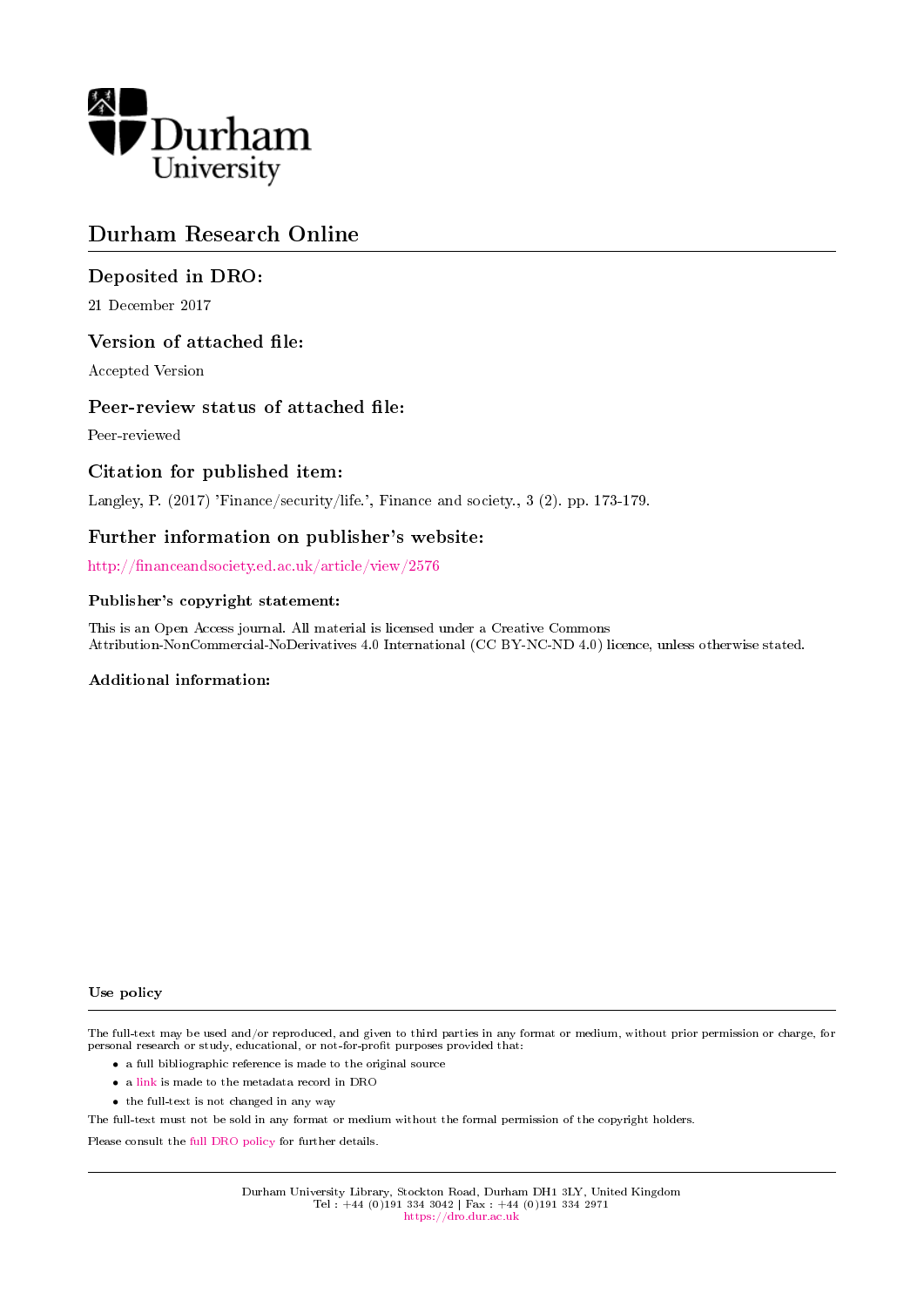Essay forthcoming in *Finance & Society* Accepted for publication, November 2017

### **Finance/Security/Life**

### Paul Langley

What is the contemporary relation between finance and security? In what ways has Marieke de Goede's (2010) distinctive and powerful formulation of this relation as 'finance/security' framed a new analytical terrain for social scientific research? Can the trajectory of research into finance/security be taken further and, if so, what might be the heading for this research? Framed by these questions, this short essay will suggest that the concept of finance/security can inform critical inquiry that addresses the dynamics of both the financialization of security (i.e. how financial logics and techniques come to feature in governance that renders uncertain social phenomenon as problems of security) and the securitization of finance (i.e. how uncertain financial market circulations come to figure in governance that securitizes a valued, neoliberal form of life). Specifically, the essay will encourage further research into the securitization of finance by developing the notion of 'finance/security/life'. A focus on the intersections of finance/security/life will be shown to prompt a broadened range of critical, cross-disciplinary concerns with the various ways in which financial markets are positioned as vital to securing wealth, welfare and wellbeing.

Providing a map for fellow travellers, Marieke de Goede (2010) sets out three 'avenues' for the pursuit of research into the relation between finance and security.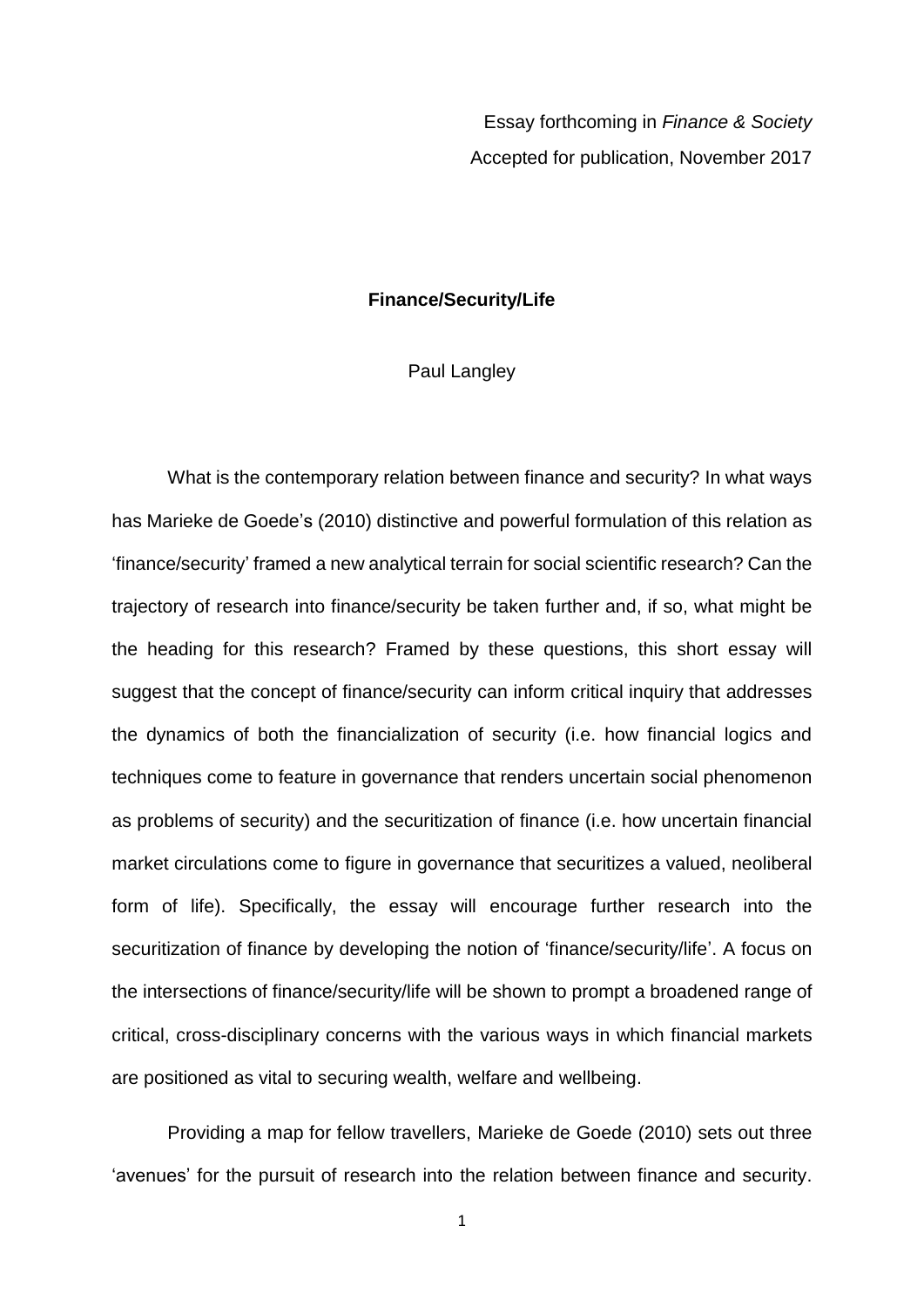Her purpose is to demarcate two existing research routes that are relatively welltravelled, and to signal the coalescence of a new, third way forward. De Goede first identifies a body of work, largely located at the intersection of Economic History, Historical Sociology and International Relations (IR), which attempts to elucidate how financial markets feature in state-building and national security. Attention is thus drawn to accounts of state power and security that address the constitutive importance of public credit (e.g. Carruthers 1996; Knafo 2013), and which go beyond and complement analyses that stress the significance of monetary sovereignty and taxation (Ingham 2004). Second, de Goede (2010) draws attention to a trajectory of research that, developed primarily through the Marxist and institutional political economy tradition, explores how volatile and crisis-ridden financial markets produce insecurity in socio-economic life. As discussed below, this is an avenue for research that has become increasingly attractive for travellers in recent years, not least because of the global financial crisis. Third, de Goede's explicit intention is to specify the coordinates for an analytical route into the relation of finance and security that she terms 'finance/security'. Here - and consistent with broadening the disciplinary remit and critical credentials of mainstream IR and security studies - finance is held to loom large in the formulation and execution of the contemporary liberal government of social phenomena as security problems. This is in large part because finance and security share an ontological conundrum - how to confront the uncertain future – and an epistemology of risk that is manifest in the deployment of a panoply of risk management techniques and tools in order to render the future actionable in the present (Boy, Burgess and Leander 2011).

As articulated by de Geode (2010), the concept of finance/security has primarily served as an important reference point for research into security practices that draws,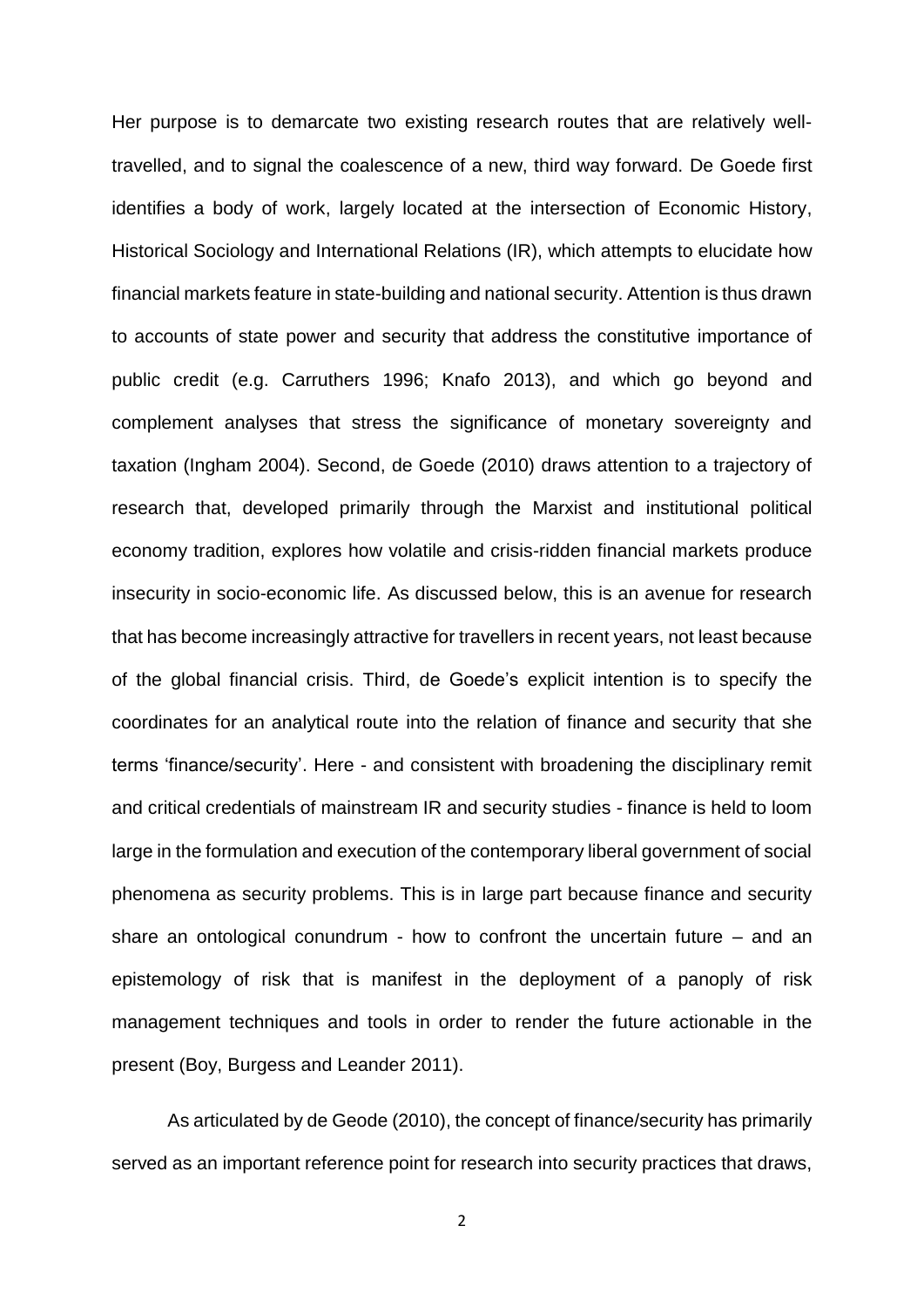in particular, on the theoretical insights of Michel Foucault's (2007, 2008) later work on the emergence and operation of the rationality of biopolitical security. In effect, de Geode's (2010) concept of finance/security draws explicit attention to processes through which biopolitical security practices are 'financialized' in the contemporary period, processes that Foucault himself could not have perceived during his own time. The financialization of security has been revealed through research that highlights various ways in which an array of financial logics, techniques and markets – such as insurance and derivatives, for example - enter into governmental programmes that seek to securitize the future in the present (Aitken, 2011; Lobo-Guerrero, 2011; Martin, 2007).

Such research has played an important role in debates about the dynamic qualities of contemporary security practices, especially debates that centre on the growing prevalence of pre-emptive techniques which question and displace techniques operating on the premise of probabilistic risk calculation (Amoore 2013). Wider controversies over risk and uncertainty are thus drawn into research into the financialization of security (e.g. O'Malley 2009), including long standing and hotly contested considerations of the relative significance of logics of uncertainty and risk in financial markets (e.g. Appardurai 2011). The financialization of security has been shown to feature strongly in the proliferation of imaginative and anticipatory techniques that seek to secure air travel, terrorism, and migration, for example (Adey, 2009; Amoore and de Goede, 2008; Walters, 2006). Indeed, research in this vein also includes de Goede's (2012) own analysis of the governance of terrorist money and finance through practices that she aptly terms 'speculative security'.

In *Liquidity Lost* - my account of how the global financial crisis was governed in its Anglo-American heartland – I explicitly anchored an understanding of the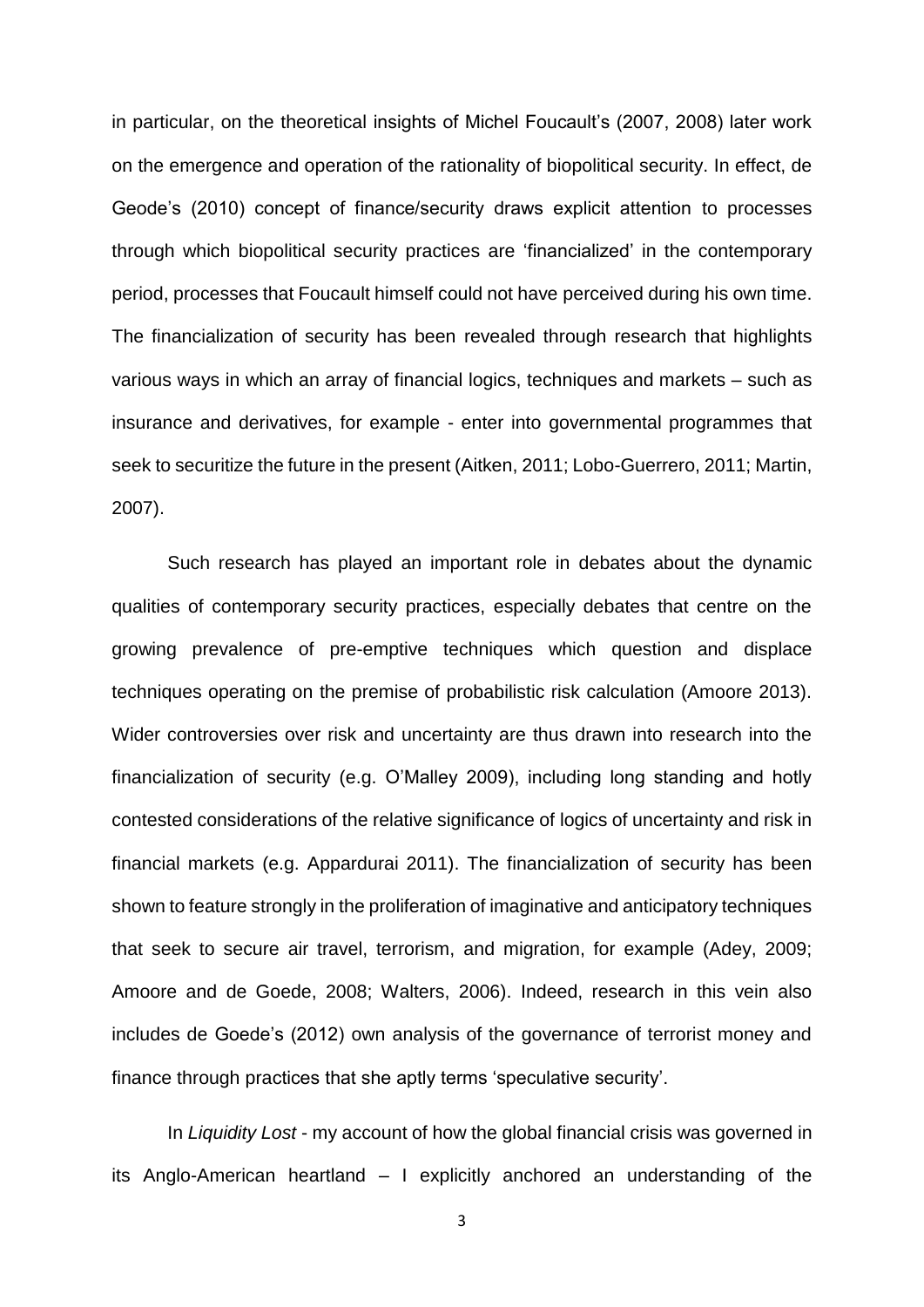financialization of security in a deeper appreciation of the power of economics in contemporary, neoliberal government (Langley 2015; see also Best 2017). My argument in this respect was that the intersections and resonances between the logics, calculations, and techniques of finance and security take place amidst a mode of liberal government in which economics 'at large' and 'in the wild' (Callon 2007) provides the very means of administration. Crisis governance, put baldly, was not a matter of governing over the economy, but of the mobilization of a diverse array of theories, concepts and calculative devices which ensured governance through economy.

*Liquidity Lost* also draws attention to the ways in which crisis management ultimately heralded something of a step-change in the security logics and practices that prevail in financial governance. Previously nascent or marginal techniques of governance were brought to the fore and became mainstream in global finance, techniques that govern through, rather than against, uncertainty. Indeed, one of the principal ways in which the crisis was rendered and governed was precisely as a crisis of probabilistic risk (Langley 2013). Subsequent to the crisis, then, anticipatory techniques such as stress testing have been corralled into governmental programmes designed to advance the 'resilience' of banks and banking systems, and to offer a 'macro-prudential' approach to financial stability and regulation.

The principal arguments of *Liquidity Lost* sought, however, to hold together critical concerns with both the financialization of security (i.e. how financial logics and techniques come to feature in governance that renders uncertain social phenomenon as problems of security) and the securitization of finance (i.e. how uncertain financial market circulations come to figure in governance that securitizes a valued, neoliberal form of life). The bequest of crisis management has been a will to put in place new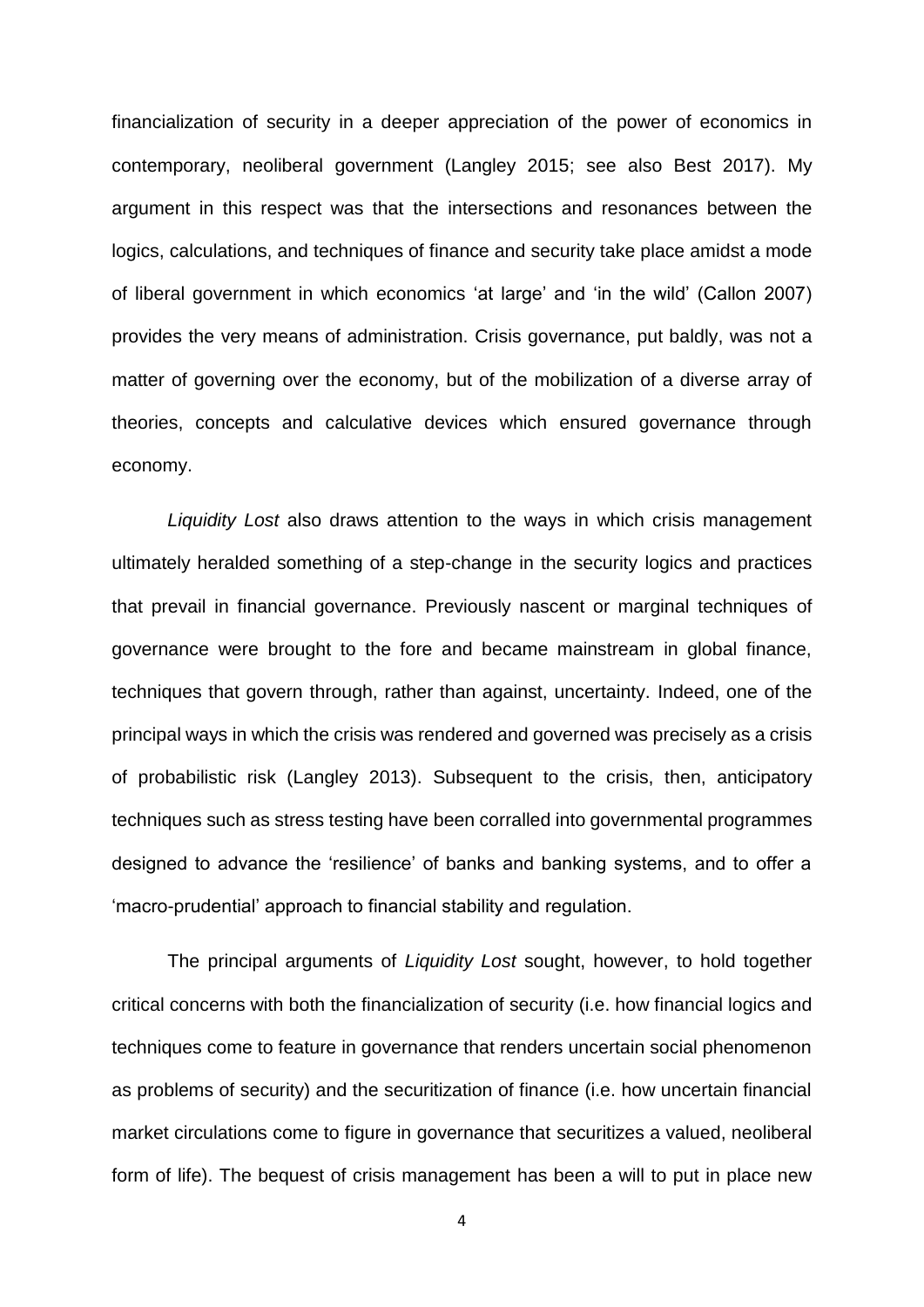technical and anticipatory fixes for the destructive vicissitudes of financial market circulations. At the same time, however, such fixes are to be reconciled with the productive prospects that financial market circulations seemingly hold for wealth creation and popular security. Put more broadly, economizing and financializing logics and techniques are certainly constitutive in the contemporary biopolitical security rationality that prevails across a host of governmental domains, but the uncertain circulations of the financial markets are also rendered and governed as a dilemma of biopolitical security, as a relation of finance/security/life.

The avenue of finance/security, then, is not a singular route for research into the relation between finance and security. Rather, to continue de Goede's (2010) road map analogy, it is perhaps better thought of as a junction point from where two closely intertwined but relatively distinct research trajectories begin. To date, most researchers setting forth from this junction have pursued journeys that push at the disciplinary boundaries of mainstream IR and security studies and work towards furthering understanding of the financialization of security. Meanwhile, those preoccupied with the securitization of finance – departing from the junction of finance/security to travel along a somewhat more cross-disciplinary research arc which I would sign-post as finance/security/life - are likely to be critically concerned with the various ways in which financial markets come to figure in governance that securitizes a valued, neoliberal form of life.

A concern with finance/security/life is a critical preoccupation with how uncertain financial market circulations are positioned as crucial to securing wealth, welfare and wellbeing, especially (although not exclusively) in the USA and UK (Langley 2008). Over the last four decades or so, transformations in saving and borrowing routines in Anglo-America have resulted in close and intense ties between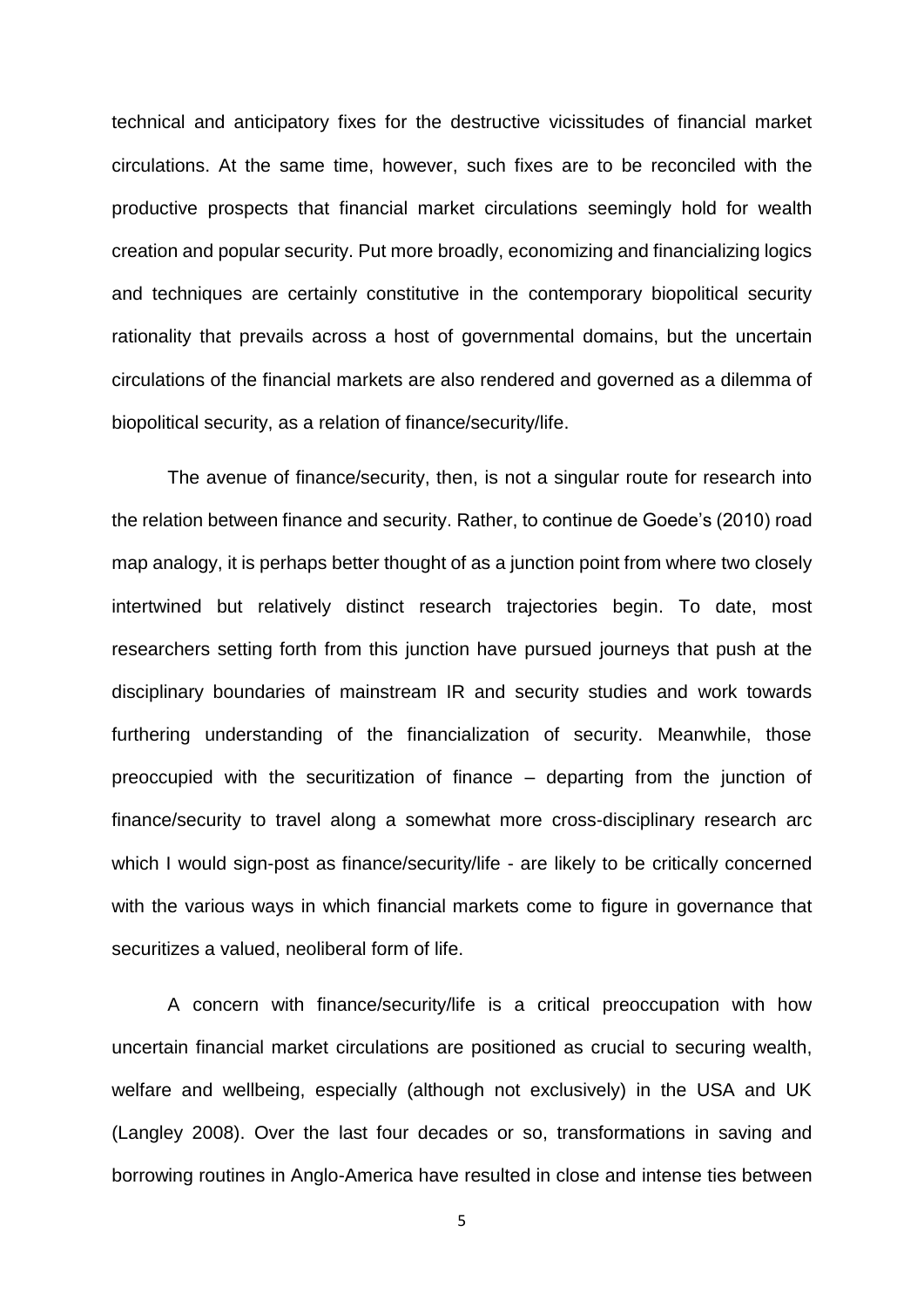everyday investors and debtors and the uncertain circulations of wholesale financial markets. As such, when the global financial crisis hit, the severe dislocations in financial market circulations were not rendered and governed as strictly monetary, market and banking issues that threatened to spill over into the 'real economy' of production and employment. Rather, how to keep up even those financial circulations deemed to be speculative in character was prefigured by a wider predicament of providing opportunities for wealth, welfare and wellbeing through the financial markets (Langley 2017a). Uncertain and relatively free flowing financial market circulations had to be restored and re-opened for business because the security of life itself turns on their ostensibly productive capacities.

Researchers explicitly concerned with finance/security/life are likely to encounter fellow travellers who in the wake of the global financial crisis have also arrived, so to speak, at the analysis of this relation, but not necessarily as a result of setting out along the avenue that de Goede (2010) terms finance/security. For example, Autonomist Marxists such as Christian Marazzi (2010) and Maurizio Lazzarato (2012, 2015) integrate theoretical insights taken from Foucault, Deleuze and other poststructural writers into the political economy of Marx and, in effect, position finance/security/life at the heart of their accounts of the insecurities produced by contemporary capitalism. Favouring theoretical abstraction over the analytical nuances that come with detailed fieldwork, the powerful core argument of Autonomist Marxism is that the extraction of financial rent and accompanying violence of accumulation by dispossession should no longer be understood to occupy a secondary, parasitical role in the capitalist mode of production. Rather, given the various ways in which the credit-debt relation funds the meeting of basic needs, propels consumerism and makes possible value production through the exchanges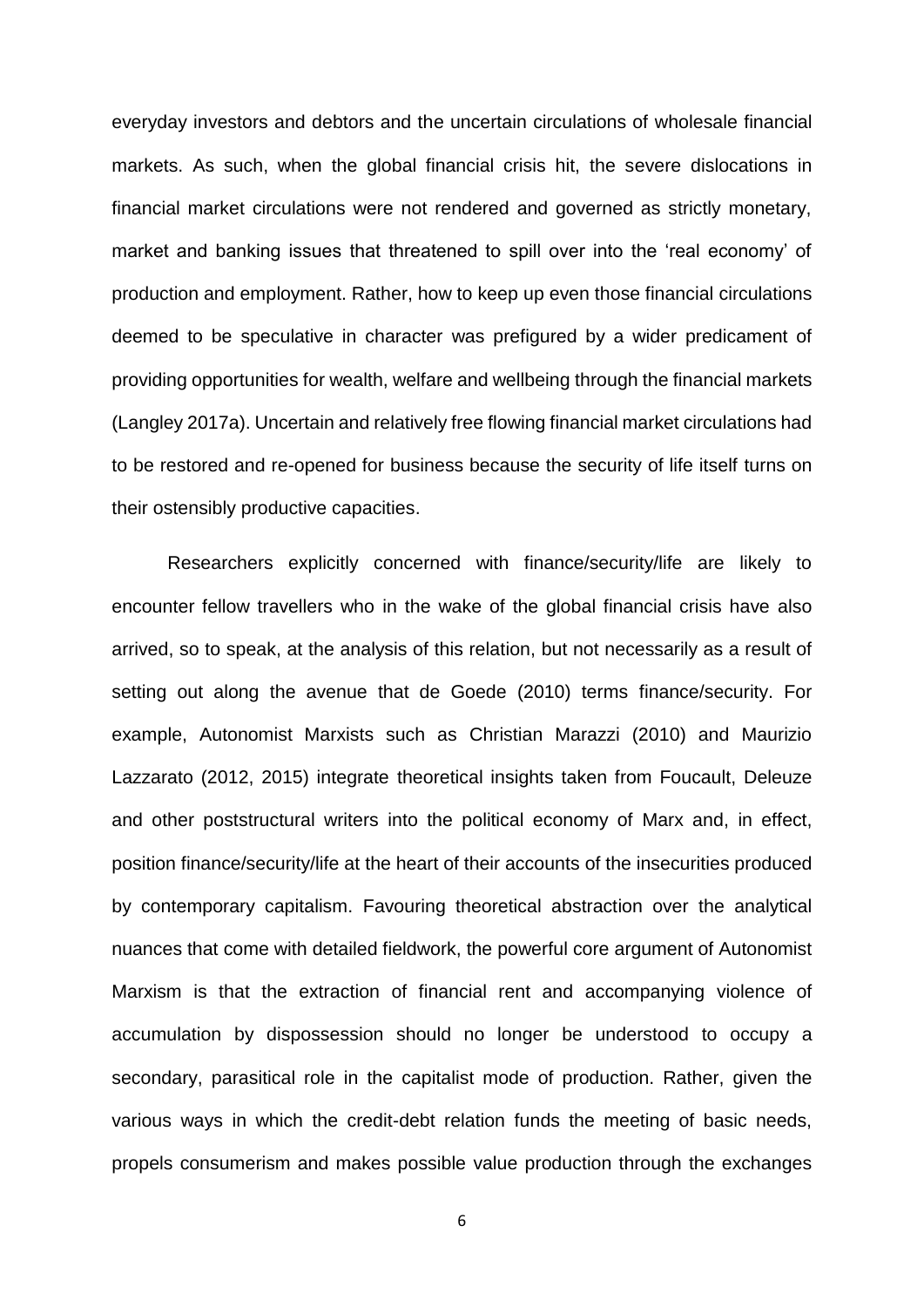and circulations of social reproduction, it is held to have displaced the wage labour relation and become foundational to the contemporary mode of capitalism. For the Autonomists, the intensification of socio-economic insecurity that accompanies the current pre-eminence of financial markets is therefore experienced not merely as sudden and periodic - wrought by the inevitable and occasional outbreak of crises but as an ever-present, structural condition of life under present day capitalism. The result, as Lazzarato (2012: 94) has it, is that the struggle with debt - alongside grudging acceptance of growing inequalities, the management of precarious employability, falls in real wages, and the shrinking availability of public services - characterizes the lived experience of insecurity for the majority.

The Autonomist Marxists have certainly made significant strides along the research avenue of finance and insecurity. However, there remain important and critical analytical pay-offs that follow from foregrounding the relation of finance/security/life, and from not subsuming it within an account of the structural insecurities of financialized capitalism. This is especially the case given that the most notable feature of contemporary, post-crisis neoliberal government is indeed that it continues to operate on the basis that uncertain financial circulations are indeed vital to securing life itself. Three sets of recent research can be read as providing important insights for beginning to understand how this is possible, thereby providing further illustration of the current range of critical concerns that are opened up by following a trajectory for research that centres on the intersections of finance/security/life.

First, the rationalities and logics of money and finance loom large in the literature that turns its analytical attention to the paradoxical significance of intimate faith, embodied emotions and affective attachments in the production of order, cohesion and legitimacy in the governance of contemporary neoliberal life (e.g.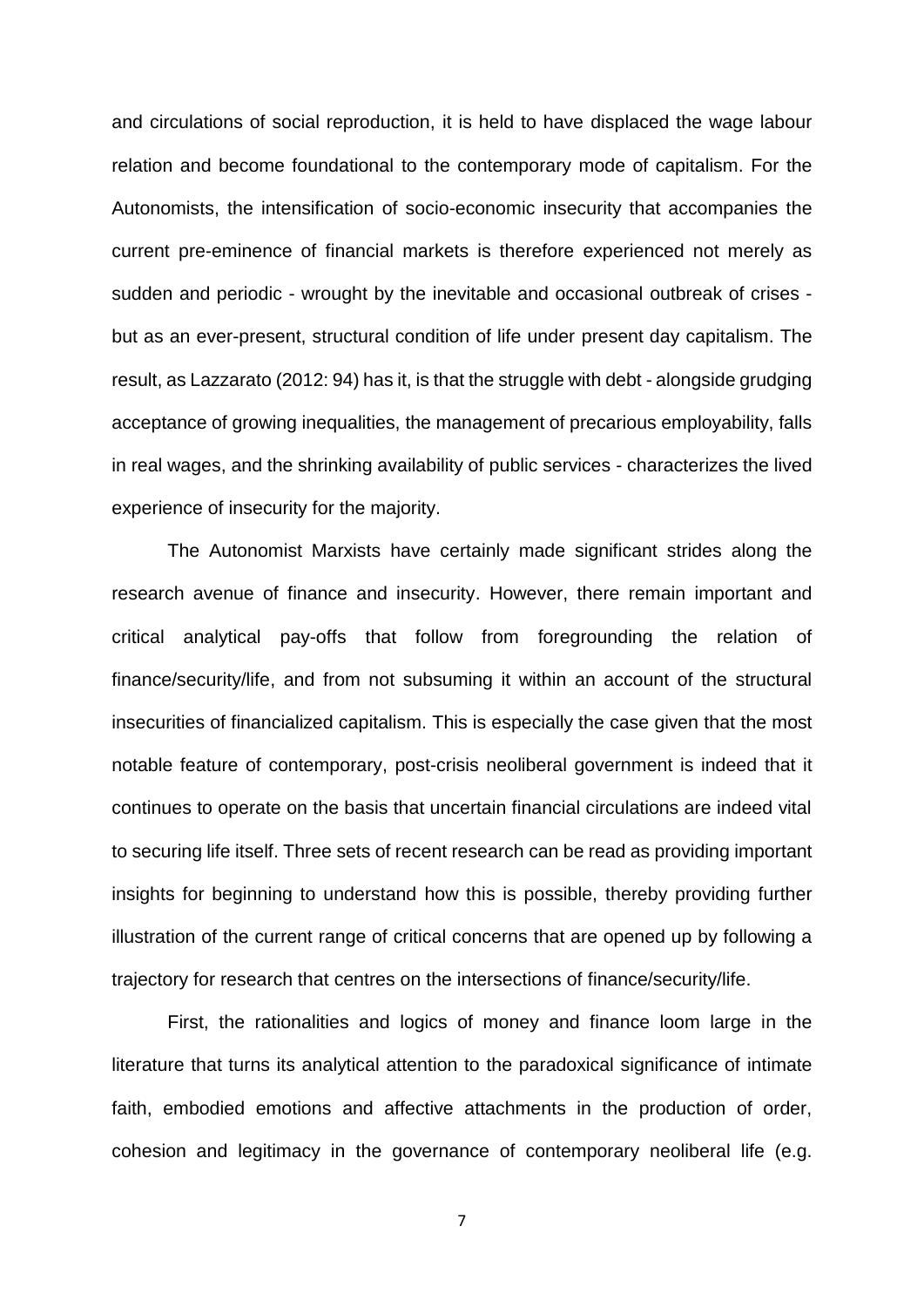Anderson 2012; Konings 2015; Massumi 2014). If we take terms from Lauren Berlant (2010), for example, it becomes apparent that individuals and households seeking to secure their own futures through uncertain financial market circulations are bound by a relation of 'cruel optimism'. As Autonomist Marxists would have it, that which promises future wealth, welfare and wellbeing actually produces insecurity for the vast majority in the here and now, but this does seem to weaken the popular hold of hopeful attachments to the neoliberal 'good life' (see Langley 2014). Not dissimilarly, drawing on David Bissell (2014), the intersections of finance/security/life might be further interrogated as they are made present in the complex habits of daily practices and manifest in anxious, stressed and depressed bodies.

Second, a diverse body of literature can be read as suggesting that financial market circulations are being figured in the securitization of a valued, neoliberal form of life in ways that extend well beyond their apparent contribution to personal wealth and material welfare and wellbeing. Consider, for example, how the growth of a range of green financial markets – helpfully categorized by Sian Sullivan (2012) as including 'nature finance', 'nature banking', and 'nature derivatives' – is increasingly central to governmental programmes that attempt to secure the ecological conditions of contemporary life (see also Cooper 2010). Not dissimilarly, harnessing financial markets is also increasingly regarded as crucial to governmental programmes that seek to secure the urban infrastructures (e.g. energy, transportation, digital) that enable the exchanges and flows of contemporary life (Langley 2017b). Rather than retrenching under the weight of its own contradictions, then, processes that securitize finance may actually be extending their reach across the governance of contemporary life.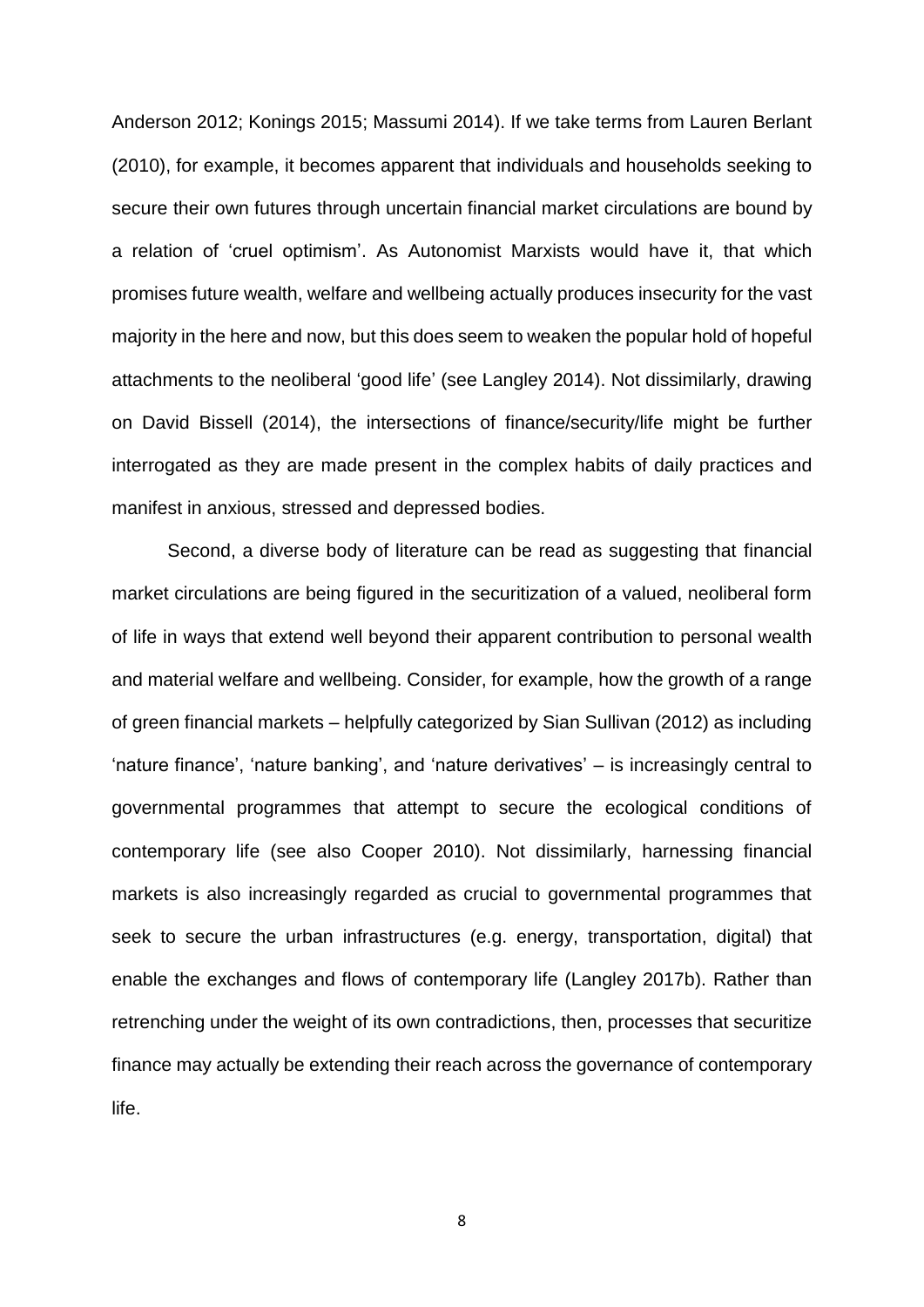Finally, research by Nina Boy (2015) and Jacqueline Best (2017) provides a very timely reminder that the relation of finance/security/life is not solely a consequence of the programmes, techniques and affective forces of biopolitical security, but also involves the re-articulation and repurposing of rationalities and techniques of sovereignty. As the global financial crisis so starkly revealed, sovereign debt has undergone a hugely significant transformation over the last three centuries or so: from a high-risk investment typically implicated in state warfare and subject to sovereign whims over repayment and default, to a highly liquid and ostensibly riskfree investment that today routinely collateralizes global money market circulations and provides a safe-haven during financial market crises. It follows that critical accounts of the finance/security/life relation should consider the diverse ways in which sovereign techniques and practices contribute to the routine and emergency stabilizations of financial markets.

Put bluntly, the finance/security/life relation has been held together in Anglo-America over the last decade through the consolidation of a wide range of initially and supposedly exceptional measures: crisis-relieving actions that mobilize monetary, fiscal and regulatory sovereignty have become the new normal. While a full account of these developments lies beyond the scope of this short essay (see Langley 2015), consider, by way of closing, the post-crisis consolidation of the 'unconventional policies' now being pursued by central banks. Working on the atmospheric conditions of confidence that affectively charge the uncertain circulations of finance, central banks have consistently signalled that they are prepared to act at all costs to keep the markets in motion and to enact new responsibilities to ensure that banks will be more resilient when the next crisis comes. Related, pre-crisis anti-inflationary concerns have been somewhat relaxed in favour of considerations of economic growth and stability,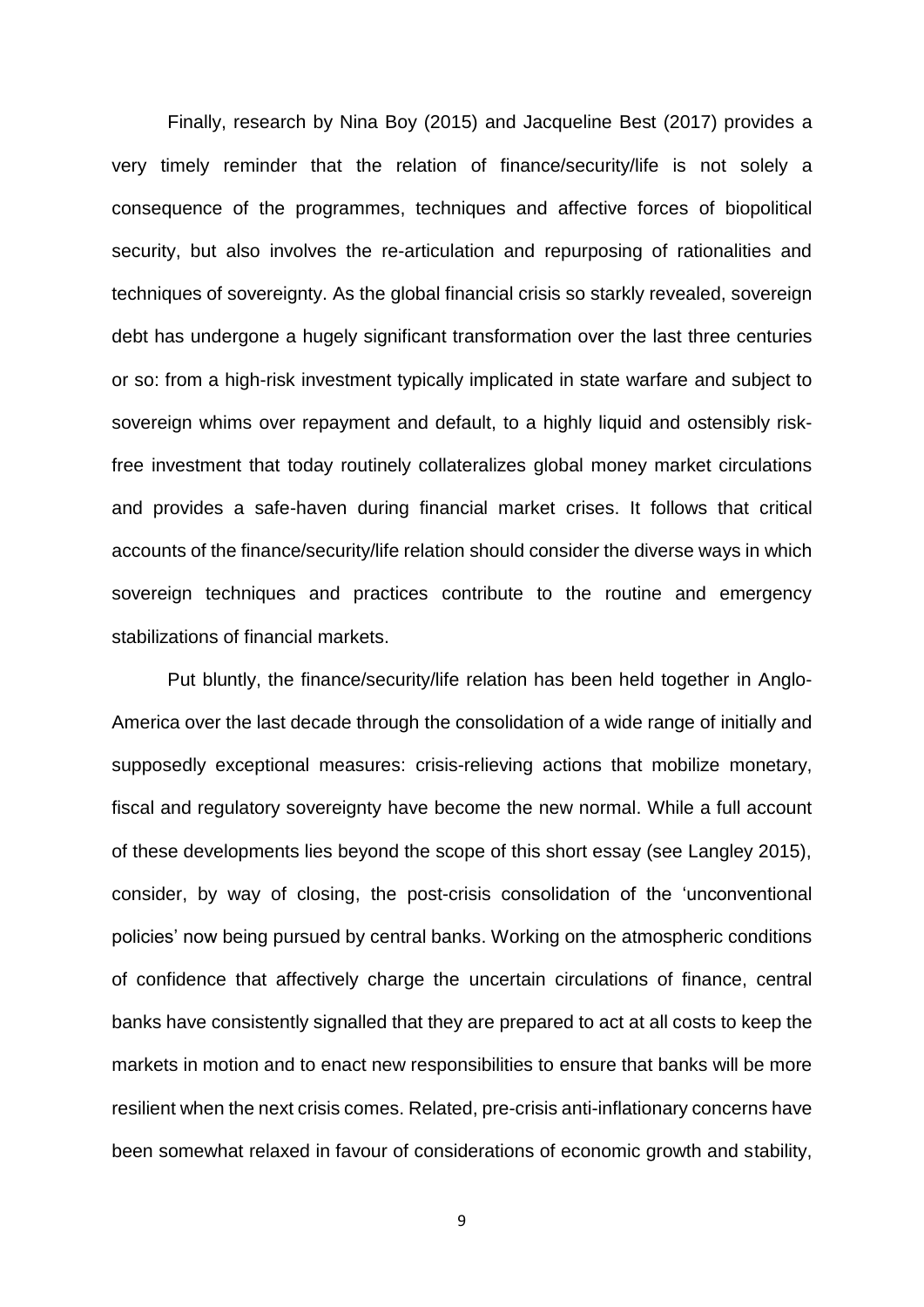and interest rates have been kept at low levels which remain historically unprecedented. And, often under the rubric of 'quantitative easing' (QE) and long after the high-point of the crisis, central banks have minted vast quantities of digital money which, literally counting as liabilities on their balance sheets, has been used to purchase vast quantities of financial market assets. Cheap and magic money has, in sum, continuously boosted the asset prices and flows of credit that are crucial to sustaining cruel optimism across the population, upholding hope that ostensibly productive relationships between the financial markets and wealth, welfare and wellbeing will ultimately deliver the neoliberal good life.

## **Bibliography**

- Adey P. (2009) Facing airport security: affect, biopolitics and the preemptive securitization of the mobile body. *Environment and Planning D: Society and Space* 27(2): 274-95
- Aitken, R. (2011) 'Financializing Security: Political Prediction Markets and the Commodification of Uncertainty', *Security Dialogue*, 42:2: 123-141.
- Amoore, L. (2013) *The Politics of Possibility: Risk and Security Beyond Probability*, Durham, NC: Duke University Press
- Amoore L. and de Goede M. (2008) 'Introduction: Governing by risk in the war on terror', In Amoore L and de Goede M (eds) *Risk and the War on Terror*. London: Routledge, pp. 5-20.
- Anderson, B. (2012) 'Affect and biopower: Towards a politics of life', *Transactions of the Institute of British Geographers*, 37, 1: 28–43
- Appadurai, A. (2011) 'The ghost in the financial machine', *Public Culture* 23(3): 517- 539.
- Berlant, L. (2010) *Cruel Optimism*, Durham, NC: Duke University Press
- Best, J. (2017) 'Security, economy, population: The political economic logic of liberal exceptionalism', *Security Dialogue*, forthcoming.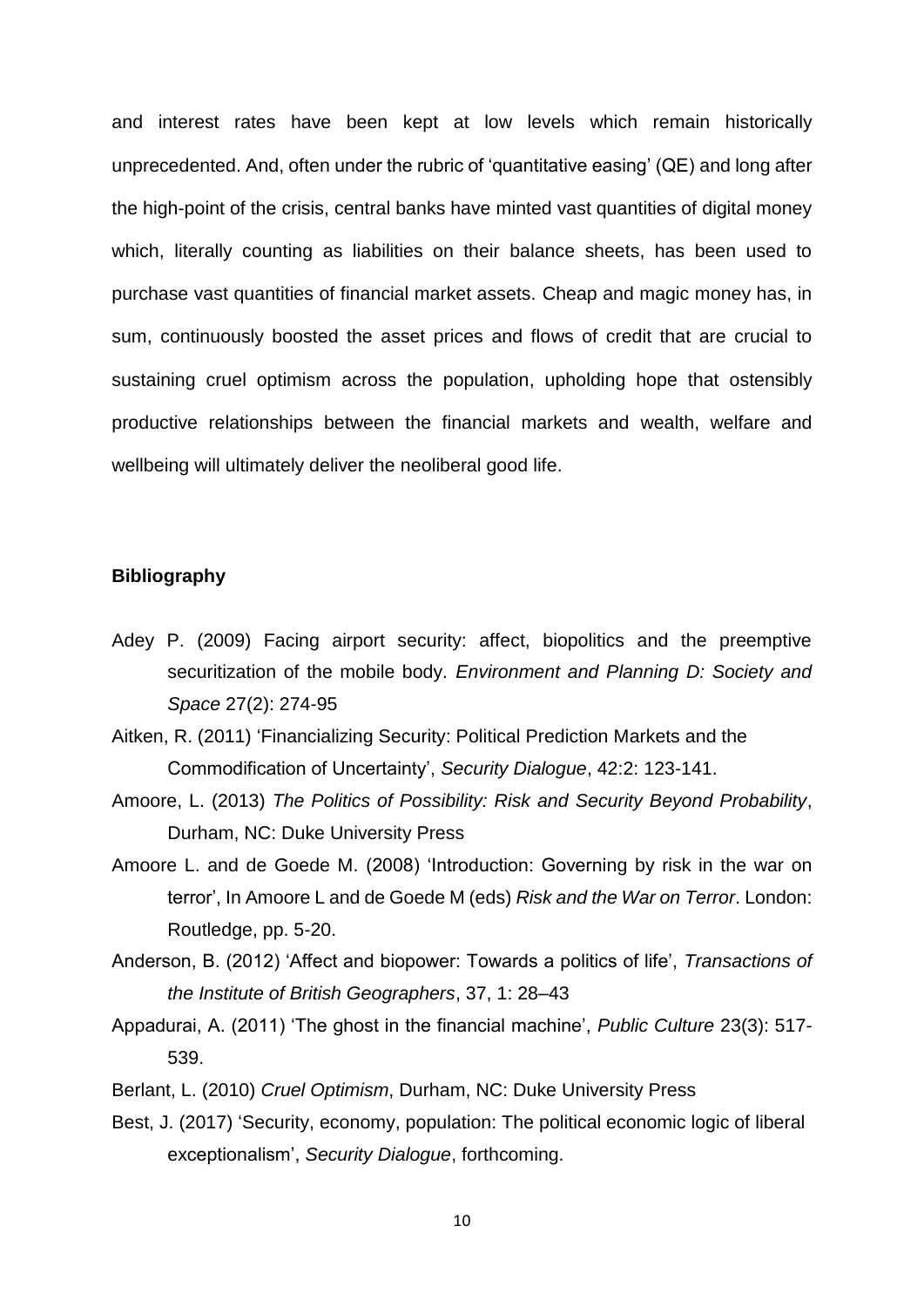- Bissell, D. (2014) 'Encountering stressed bodies: Slow creep transformations and tipping points of commuting mobilities', *Geoforum* 51(2): 191-201.
- Boy, N., Burgess, P. and Leander, A. (2011) 'The global governance of security and finance', *Security Dialogue* 42(2): 115-122
- Callon, M. (2007) 'What does it mean to say that economics is performative?', in D. MacKenzie, F. Muniesa, and L. Siu (eds.), *Do Economists Make Markets? On the Performativity of Economics*, Princeton, NJ: Princeton University Press, 311-357
- Carruthers, B. (1996) *City of Capital: Politics and Markets in the English Financial Revolution*, Princeton: Princeton University Press
- Cooper M (2010) 'Turbulent worlds: Financial markets and environmental crisis', *Theory, Culture and Society* 27(2-3): 167-190.
- de Goede, M. (2010) 'Financial security', in J.P Burgess (ed.) *The Routledge Handbook of the New Security Studies*, London and New York: Routledge, 100–109
- de Goede, M. (2012) *Speculative Security: The Politics of Pursuing Terrorist Monies*, Minneapolis, MN: University of Minnesota Press
- Foucault M (2007) *Security, Territory, Population, Lectures at the Collège de France, 1977-1978*, Basingstoke: Palgrave MacMillan.
- Foucault M (2008) *The Birth of Biopolitics, Lectures at the Collège de France, 1978- 1979*, Basingstoke: Palgrave MacMillan.
- Ingham, G. (2004) *The Nature of Money*, Cambridge, UK: Polity Press
- Knafo, S. (2013) *The Making of Modern Finance: Liberal Governance and the Gold Standard*, London: Routledge
- Konings, M. (2015) *The Emotional Logic of Capitalism: What Progressives Have Missed*, Stanford, CA: Stanford University Press
- Langley, P. (2008) *The Everyday Life of Global Finance: Saving and Borrowing in Anglo-America*, Oxford: Oxford University Press
- Langley, P. (2013) 'Anticipating uncertainty, reviving risk? On the stress testing of finance in crisis', *Economy and Society* 42(1): 51-73.
- Langley, P. (2014) 'Equipping entrepreneurs: Consuming credit and credit scores', *Consumption Markets & Culture* 17(5): 448-467
- Langley, P. (2015) *Liquidity Lost: The Governance of the Global Financial Crisis*, Oxford: Oxford University Press